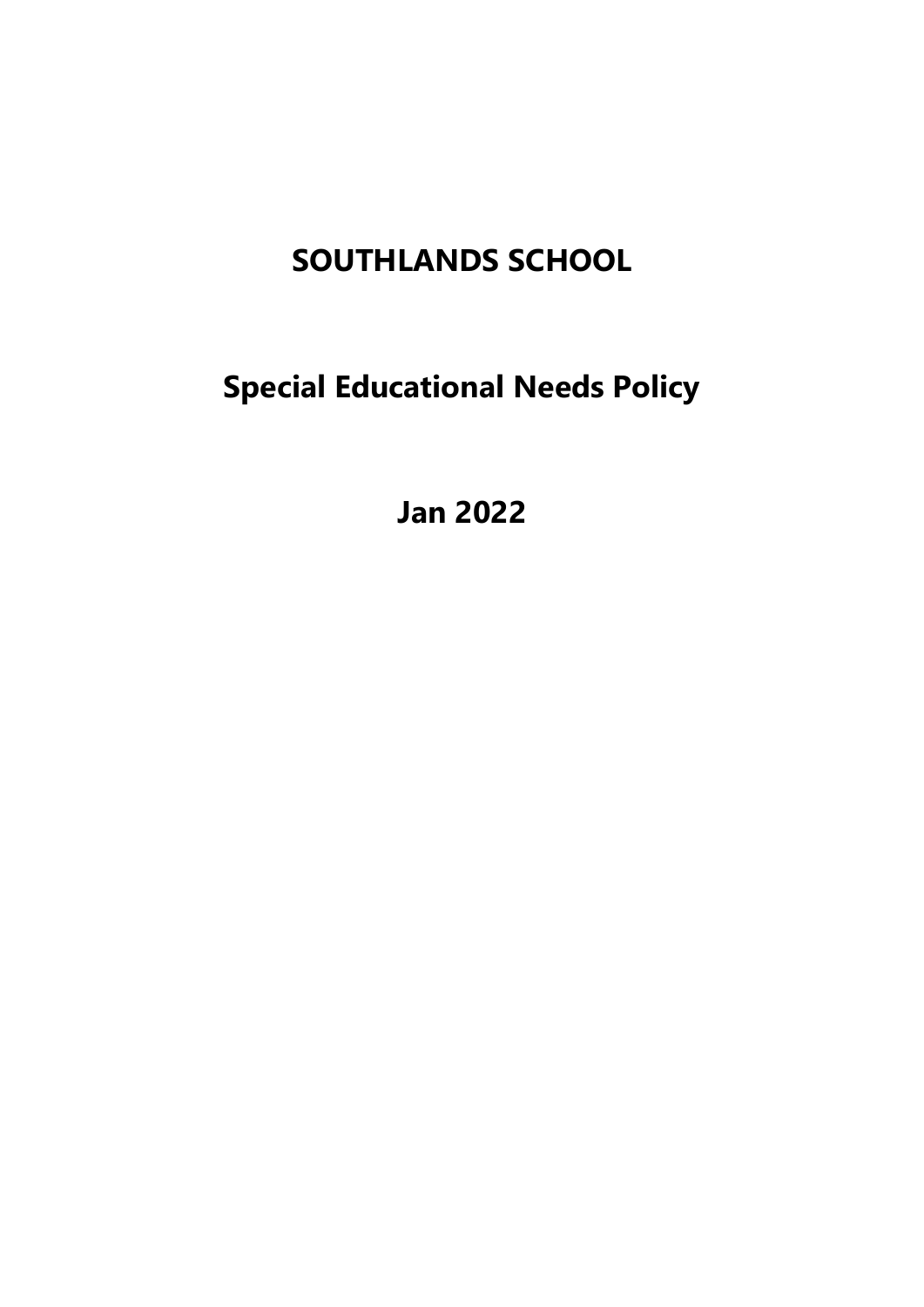### **Rationale**

Southlands is a school for students with moderate learning difficulties or moderate learning with autism from Year 7 through to Year 11. The school caters for a wide range of special educational needs and associated conditions, and prides itself on creating a unique and specialised education for each and every pupil.

Admissions to Southlands School are through the local authority and are fully explained in the admissions policy. All pupils have a statement of special educational needs or Education, Health and Care Plan (EHCP), unless taken on an agreed assessment place at the request of the Statutory Assessment and Review service.

The aim of this policy is to clarify SEN provision and access across the school, and to highlight the many ways as a school we meet the many needs of our students.

#### **Purpose**

The philosophy at Southlands School is to provide every child with a unique educational experience that meets individual needs and requirements outlined in the EHCP. They have every opportunity to access a varied curriculum including specialist therapies and care to ensure they are motivated and challenged.

We provide a well-balanced and structured curriculum which follows the National Curriculum, but also incorporates many features that help our students achieve success and develop life skills that will enhance their chances and opportunities in later life.

As part of our community at Southlands School we work closely with several professional agencies. These provide an in-depth knowledge and understanding that can develop and assist in the overall assessment, planning, implementation, evaluation and development of our students' unique needs. These professionals work alongside students, teachers and teaching assistants to develop techniques and skills that will support each individual child.

The key component of our SEN provision is to allow students to develop in situations that promote and encourage independence and confidence at every opportunity with the skills and support of understanding and knowledgeable staff.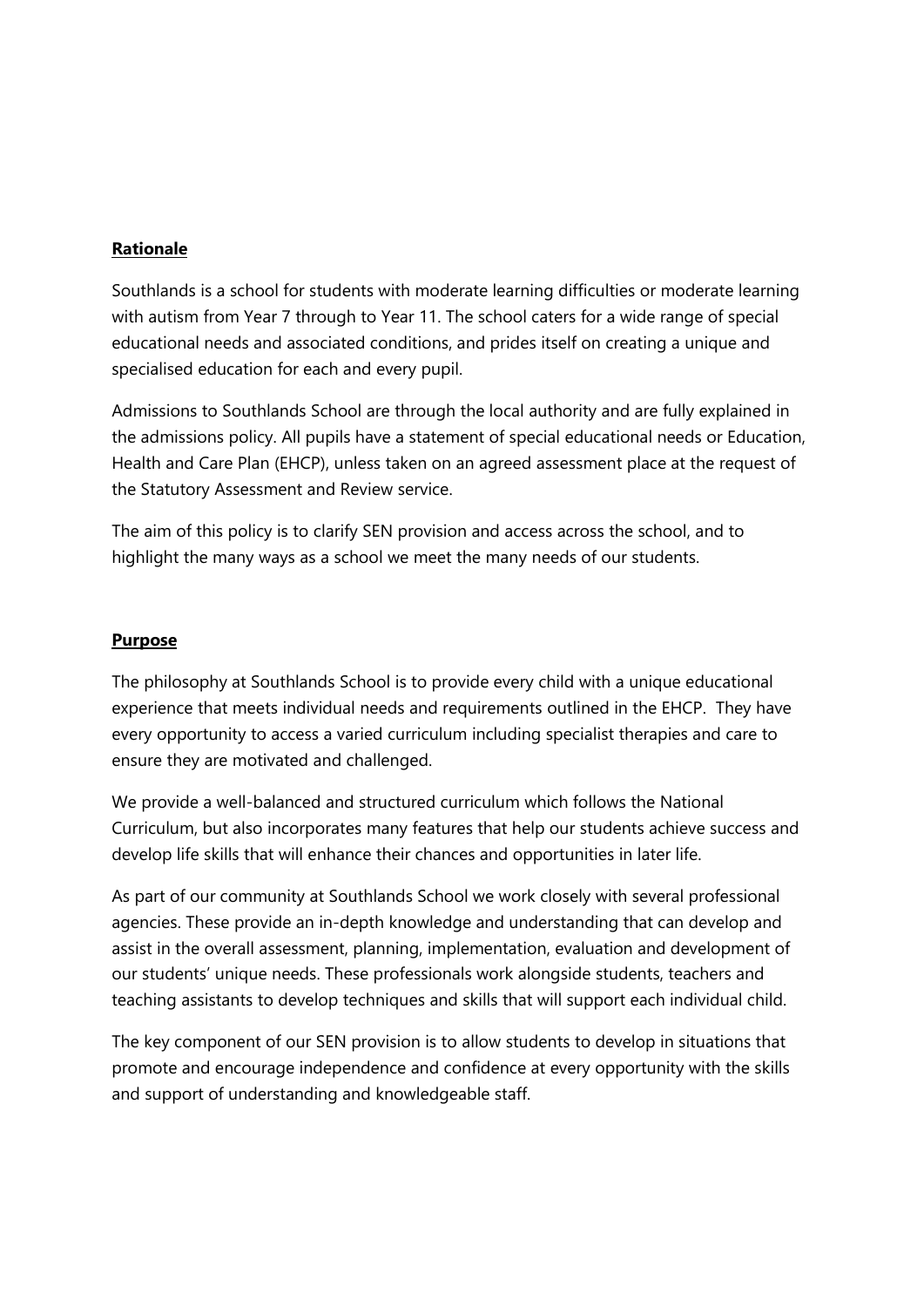## **Procedure**

In Key Stage 3 we follow the National Curriculum and deliver a full and comprehensive education to all students, the details of which are in our curriculum policy. At Key Stage 4, students have access to the Moving On Project alongside core elements of the national curriculum, which offers them a variety of opportunities to experience different skills to support them in moving to the next stage of their life, and to be more prepared for employment.

At admission panel any pupils placed at the school will have an EHCP with specific needs. The specialist provisions detailed in EHCPs are often carried out by specialist Occupational Therapy, Speech and Language Therapy, Educational Psychology and other specialised professionals. These professionals work with staff to ensure a continuity of delivery, consistency and accuracy. The school understands the importance of a strong partnership with parents and a strong emphasis is placed on communicating with parents to keep them informed.

All students are supported to have an annual review of their EHCP to help ensure that their SEN needs remain accurately identified and provided for. Parents and relevant professionals are encouraged to be actively involved in these reviews.

The school utilises a huge variety of teaching methods and strategies on a day-to-day basis which meet the needs of the individual pupils within a lesson, allowing all students to access learning in a variety of ways which motivate, stimulate and allow continual development.

Assessment by teachers and multi-agency staff of progress in National Curriculum subjects will be supported by acquiring and attaining skills and competencies in all subject areas and follows the AWOL (assessment without levels) government recommendations. In Key Stage 4 the students will also complete a range of external courses as appropriate, which may include L1, Entry Level and ASDAN in a range of curriculum areas.

#### **Resources**

The school has a delegated budget, which is monitored on a termly basis by the governing body finance and staffing committee. The school purchases the local authority financial services service level agreement at level 3 which entitles us to a termly monitoring visit from our designated local authority finance officer.